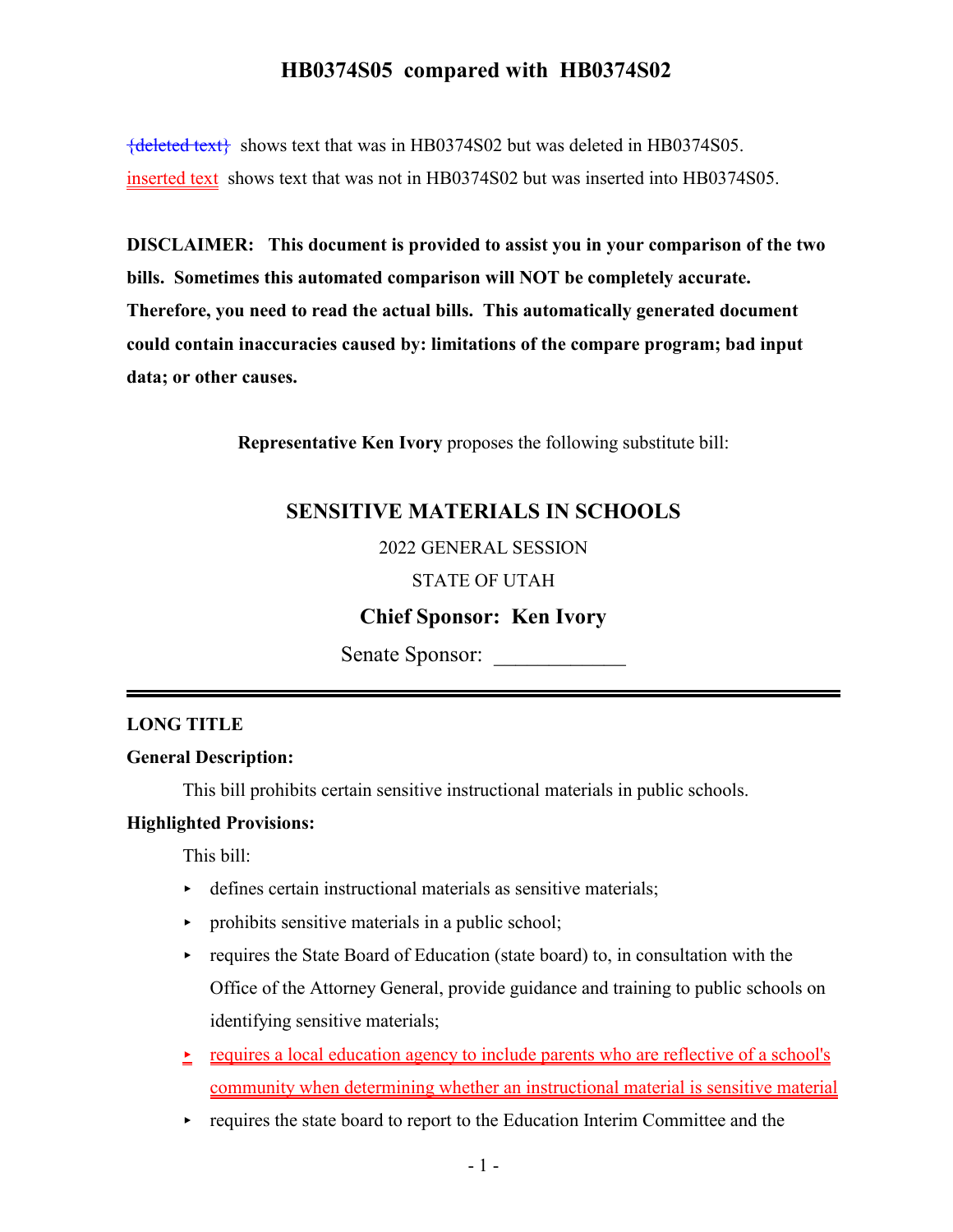Government Operations Interim Committee on:

- $\bullet$  implementation and compliance with the certain provisions; and
- complaints a local education agency or the state board receives regarding a violation of provisions in this bill;
- < defines terms; and
- $\blacktriangleright$  makes technical and conforming changes.

### **Money Appropriated in this Bill:**

None

#### **Other Special Clauses:**

None

#### **Utah Code Sections Affected:**

AMENDS:

**53E-4-202**, as last amended by Laws of Utah 2021, Chapters 84 and 345

**53E-4-403**, as last amended by Laws of Utah 2019, Chapter 186

### ENACTS:

**53G-10-103**, Utah Code Annotated 1953

*Be it enacted by the Legislature of the state of Utah:*

Section 1. Section **53E-4-202** is amended to read:

#### **53E-4-202. Core standards for Utah public schools.**

(1) (a) In establishing minimum standards related to curriculum and instruction requirements under Section 53E-3-501, the state board shall, in consultation with local school boards, school superintendents, teachers, employers, and parents implement core standards for Utah public schools that will enable students to, among other objectives:

(i) communicate effectively, both verbally and through written communication;

(ii) apply mathematics; and

(iii) access, analyze, and apply information.

(b) Except as provided in this public education code, the state board may recommend but may not require a local school board or charter school governing board to use:

- (i) a particular curriculum or instructional material; or
- (ii) a model curriculum or instructional material.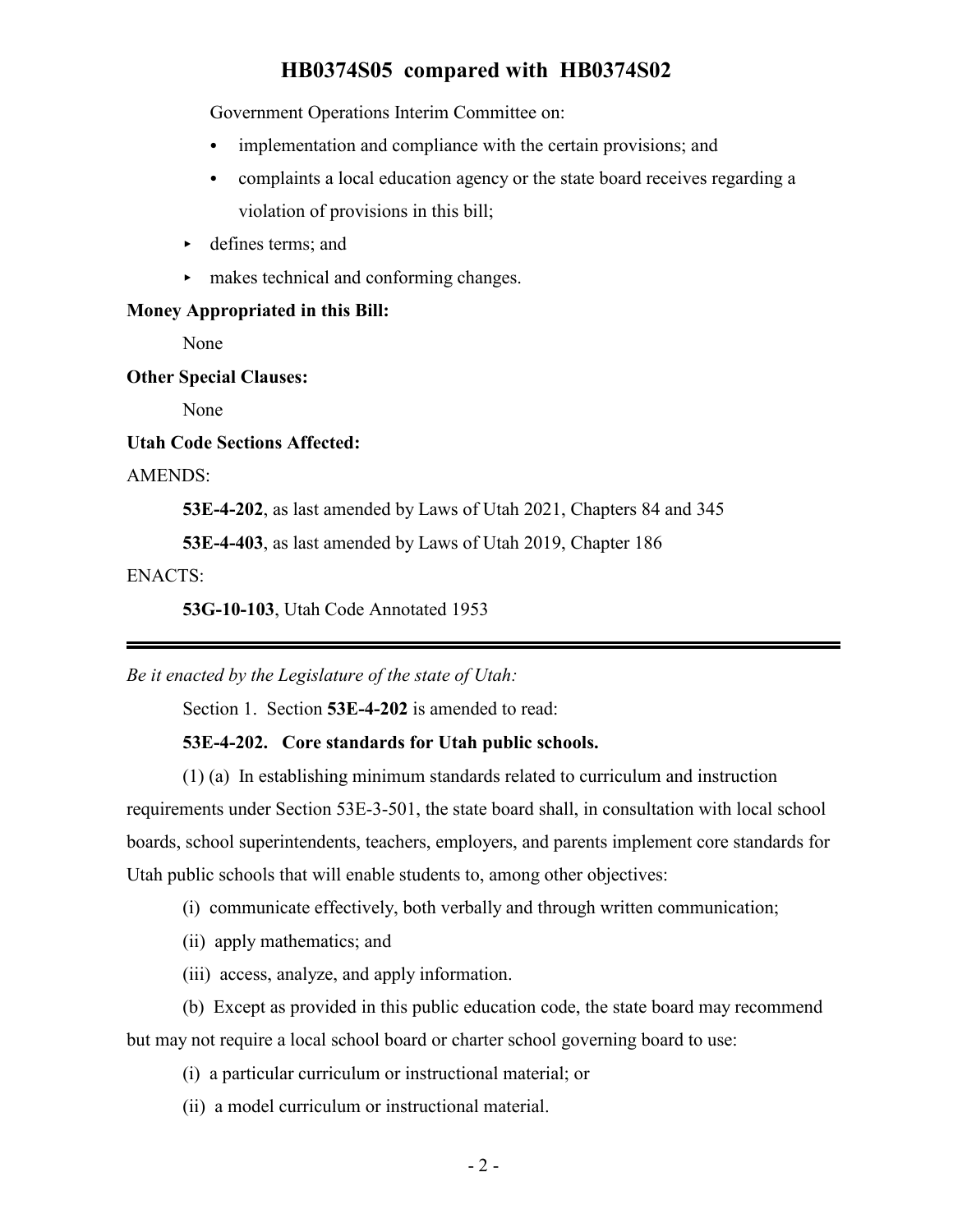(2) The state board shall, in establishing the core standards for Utah public schools:

(a) identify the basic knowledge, skills, and competencies each student is expected to acquire or master as the student advances through the public education system; and

(b) align with each other the core standards for Utah public schools and the assessments described in Section 53E-4-303.

(3) The basic knowledge, skills, and competencies identified pursuant to Subsection (2)(a) shall increase in depth and complexity from year to year and focus on consistent and continual progress within and between grade levels and courses in the basic academic areas of:

(a) English, including explicit phonics, spelling, grammar, reading, writing, vocabulary, speech, and listening; and

(b) mathematics, including basic computational skills.

(4) Before adopting core standards for Utah public schools, the state board shall:

(a) publicize draft core standards for Utah public schools on the state board's website and the Utah Public Notice website created under Section 63A-16-601;

(b) invite public comment on the draft core standards for Utah public schools for a period of not less than 90 days; and

(c) conduct three public hearings that are held in different regions of the state on the draft core standards for Utah public schools.

(5) LEA governing boards shall design their school programs, that are supported by generally accepted scientific standards of evidence, to focus on the core standards for Utah public schools with the expectation that each program will enhance or help achieve mastery of the core standards for Utah public schools.

(6) Except as provided in [Section] Sections 53G-10-103 and 53G-10-402, each school may select instructional materials and methods of teaching, that are supported by generally accepted scientific standards of evidence, that the school considers most appropriate to meet the core standards for Utah public schools.

(7) The state may exit any agreement, contract, memorandum of understanding, or consortium that cedes control of the core standards for Utah public schools to any other entity, including a federal agency or consortium, for any reason, including:

(a) the cost of developing or implementing the core standards for Utah public schools;

(b) the proposed core standards for Utah public schools are inconsistent with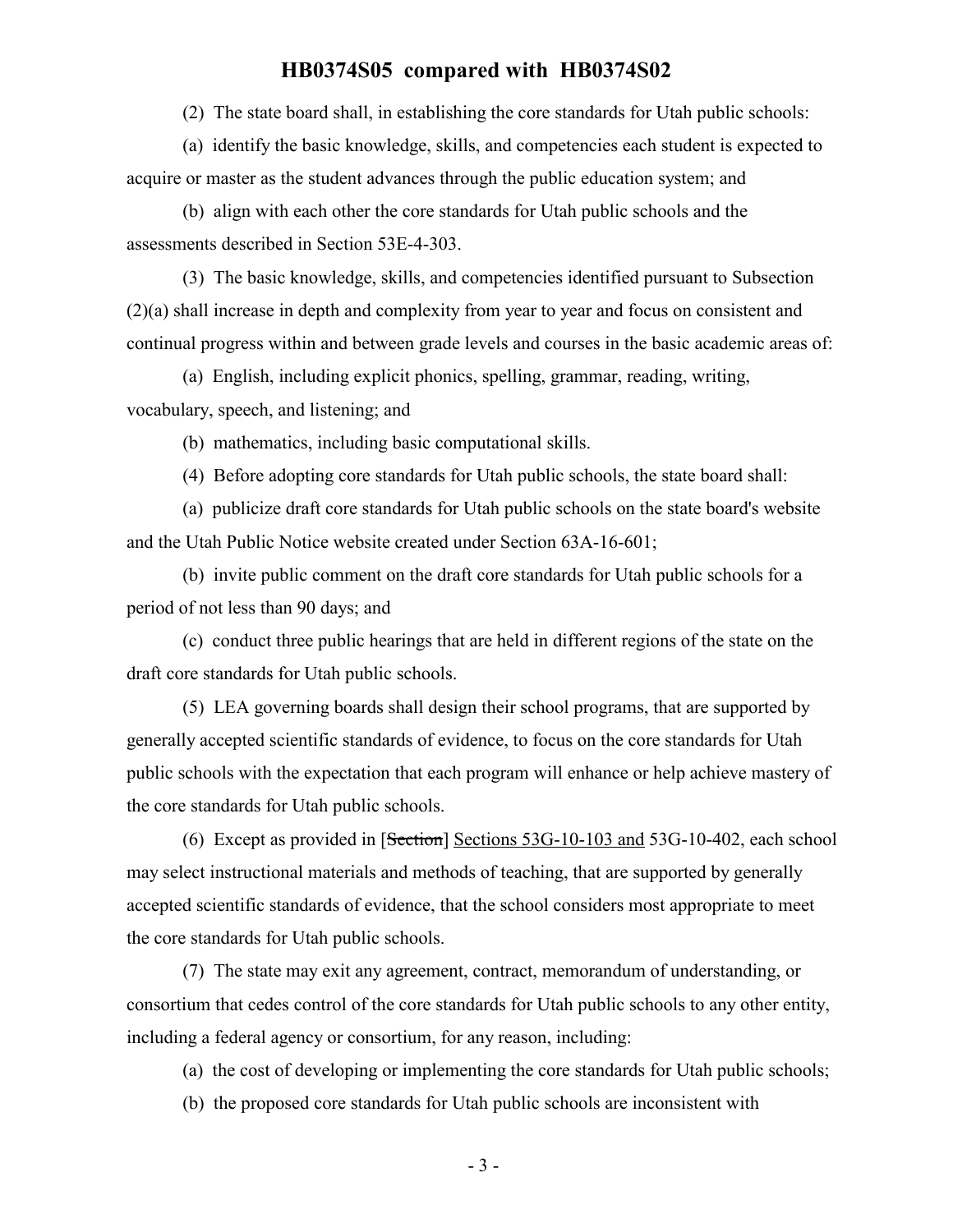community values; or

(c) the agreement, contract, memorandum of understanding, or consortium:

(i) was entered into in violation of Chapter 3, Part 8, Implementing Federal or National Education Programs, or Title 63J, Chapter 5, Federal Funds Procedures Act;

(ii) conflicts with Utah law;

(iii) requires Utah student data to be included in a national or multi-state database;

(iv) requires records of teacher performance to be included in a national or multi-state database; or

(v) imposes curriculum, assessment, or data tracking requirements on home school or private school students.

(8) The state board shall submit a report in accordance with Section 53E-1-203 on the development and implementation of the core standards for Utah public schools, including the time line established for the review of the core standards for Utah public schools by a standards review committee and the recommendations of a standards review committee established under Section 53E-4-203.

Section 2. Section **53E-4-403** is amended to read:

#### **53E-4-403. Commission's evaluation of instructional materials --**

#### **Recommendation by the state board.**

(1) Semi-annually after reviewing the evaluations of the commission, the state board shall recommend instructional materials for use in the public schools.

(2) The standard period of time instructional materials shall remain on the list of recommended instructional materials shall be five years.

(3) Unsatisfactory instructional materials may be removed from the list of recommended instructional materials at any time within the period applicable to the instructional materials.

(4) Except as provided in [Section] Sections 53G-10-103 and 53G-10-402, each school shall have discretion to select instructional materials for use by the school. A school may select:

(a) instructional materials recommended by the state board as provided in this section;

or

(b) other instructional materials the school considers appropriate to teach the core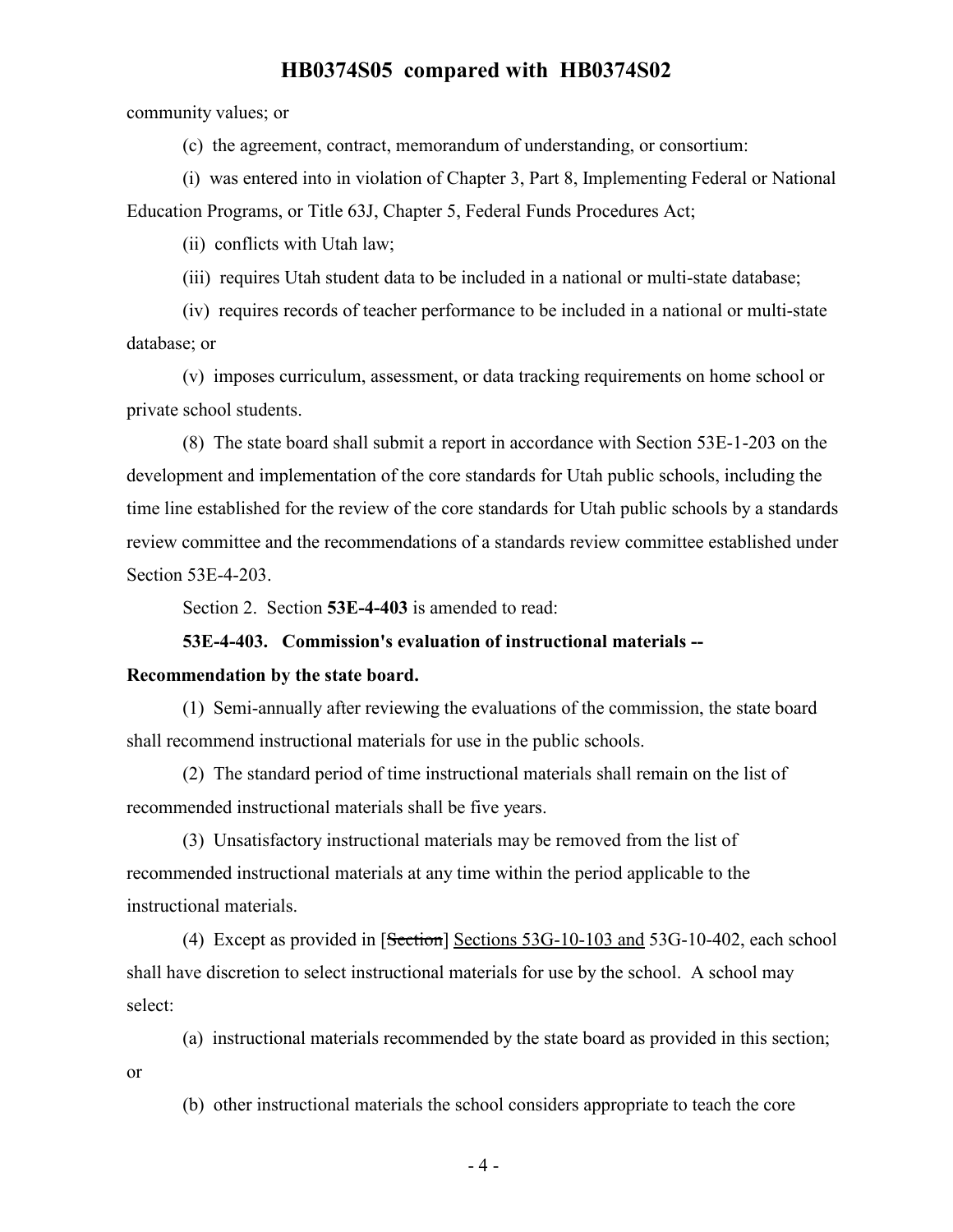standards for Utah public schools.

Section 3. Section **53G-10-103** is enacted to read:

### **53G-10-103. Sensitive instructional materials.**

(1) As used in this section:

(a) (i) "Instructional material" means a material, regardless of format, used:

(A) as or in place of textbooks to deliver curriculum within the state curriculum

framework for courses of study by students; or

(B) to support a student's learning in the school setting.

(ii) "Instructional material" includes reading materials, handouts, videos, digital

materials, websites, online applications, and live presentations.

(b) "LEA governing board" means:

(i) for a school district, the local school board;

(ii) for a charter school, the charter school governing board; or

(iii) for the Utah Schools for the Deaf and the Blind, the state board.

(c) "Material" means the same as that term is defined in Section 76-10-1201.

(d) "Minor" means any person less than 18 years old.

(e) "Public school" means:

(i) a district school;

(ii) a charter school; or

(iii) the Utah Schools for the Deaf and the Blind.

(f) (i) "School setting" means, for a public school:

(A) in a classroom;

(B) in a school library; or

(C) on school property.

(ii) "School setting" includes the following activities that an organization or individual or organization outside of a public school conducts, if a public school or an LEA sponsors or requires the activity:

(A) an assembly;

(B) a guest lecture;

(C) a live presentation; or

(D) an event.